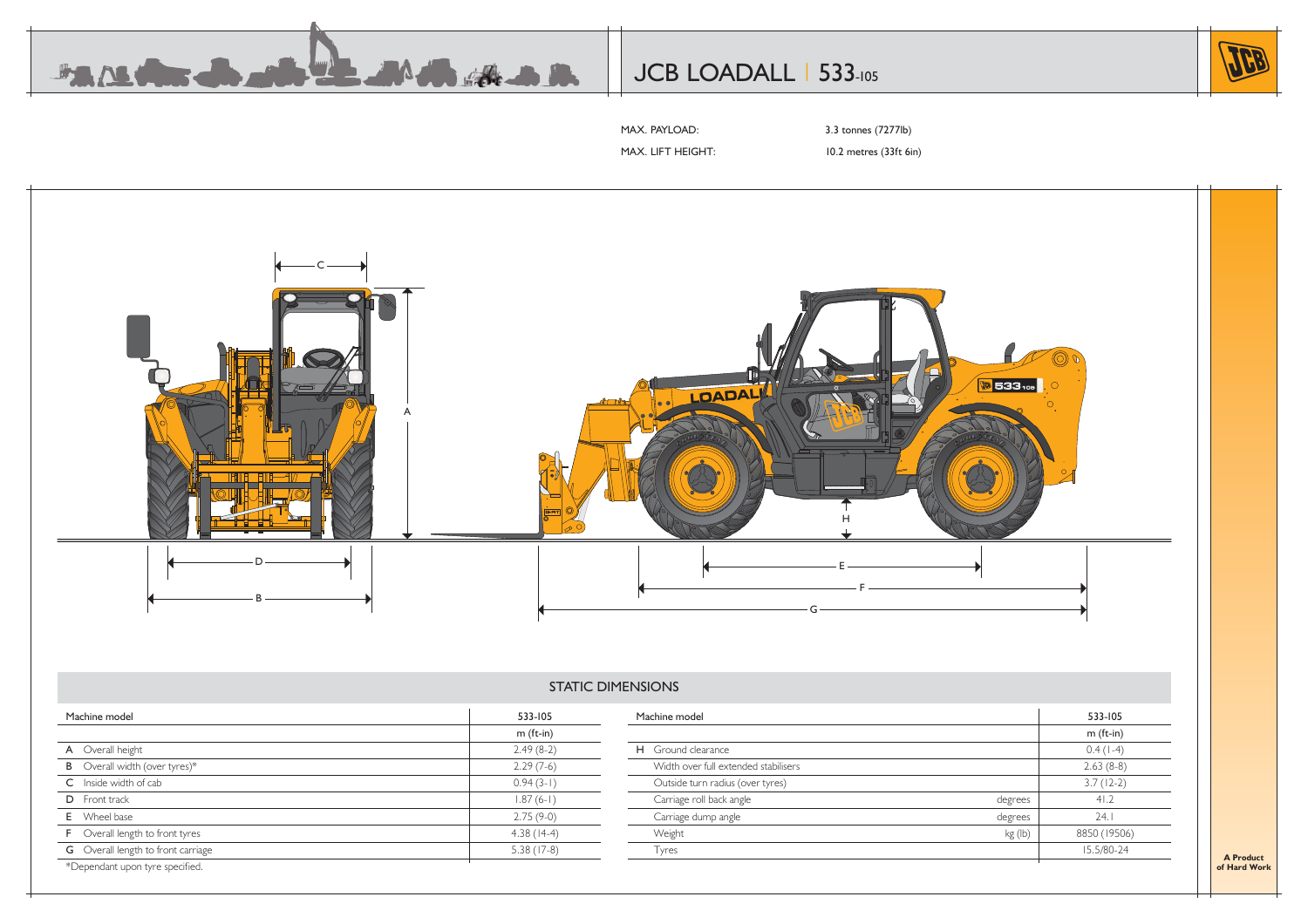





## LIFT PERFORMANCE – STABILISERS EXTENDED

| Machine Model                |             | 533-105       |
|------------------------------|-------------|---------------|
| Maximum lift capacity        | kg(h)       | 3300 (7277)   |
| Lift capacity to full height | kg (lb)     | 3300 (7277)   |
| Lift capacity at full reach  | kg(h)       | 1000 (2205)   |
| Maximum lift height          | $m$ (ft-in) | $10.22(33-6)$ |
| Reach at maximum height      | $m$ (ft-in) | $1.91(6-3)$   |
| Maximum forward reach        | $m$ (ft-in) | $6.83(22-5)$  |
| Reach with I tonne           | $m$ (ft-in) | $6.83(22-5)$  |
| Placing height               | $m$ (ft-in) | $9.82(32-3)$  |

Complies with stability test EN 1459 Annex B.



## LIFT PERFORMANCE – STABILISERS RETRACTED

| Machine Model                |             | 533-105       |
|------------------------------|-------------|---------------|
| Maximum lift capacity        | kg(h)       | 3300 (7277)   |
| Lift capacity to full height | kg(h)       | 1000 (2205)   |
| Lift capacity at full reach  | kg(h)       | 375 (827)     |
| Maximum lift height          | $m$ (ft-in) | $9.85(32-4)$  |
| Reach at maximum height      | $m$ (ft-in) | $2.63(8-8)$   |
| Maximum forward reach        | $m$ (ft-in) | $6.91(22-8)$  |
| Reach with I tonne           | $m$ (ft-in) | $4.83(15-10)$ |
| Placing height               | $m$ (ft-in) | $9.44(30-11)$ |

**A Product of Hard Work**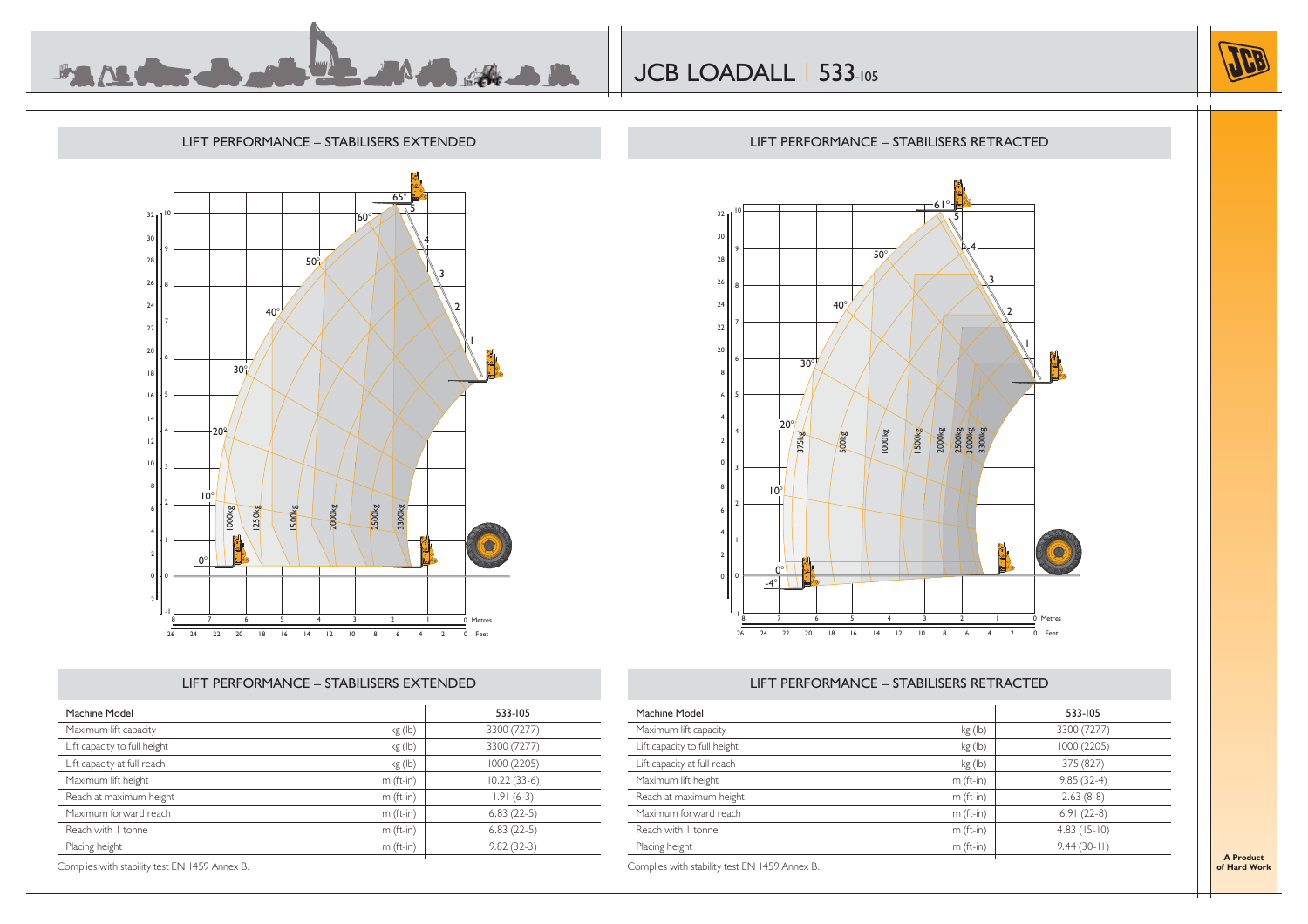#### ENGINE

Latest technology and advanced design provides low fuel consumption, reduced noise, high torque and power output, total reliability and minimal maintenance. Two-stage, dry type air filter with primary and safety elements. Territory dependent.

**FAILURE De alb 22 Mille de la R** 

|                  |              | Standard            | Standard   | Option     | Option     |
|------------------|--------------|---------------------|------------|------------|------------|
| Engine standard  |              | Stage II            | Stage III  | Stage II   | Stage III  |
| Manufacturer     |              | <b>JCB</b>          | <b>JCB</b> | <b>JCB</b> | <b>JCB</b> |
| Displacement     | Itr $(in^3)$ | 4.4(269)            | 4.4(269)   | 4.4(269)   | 4.4(269)   |
| No. of cylinders |              | $\overline{4}$      | 4          | 4          | 4          |
| Bore size        | $mm$ (in)    | 103(4.05)           | 103(4.05)  | 103(4.05)  | 103(4.05)  |
| <b>Stroke</b>    | $mm$ (in)    | 132(5)              | 132(5)     | 132(5)     | 132(5)     |
| Aspiration       |              | Naturally aspirated | Turbo      | Turbo      | Turbo      |
| Power rating     |              |                     |            |            |            |
| Power @ 2200rpm  | kW (HP)      | 63(85)              | 63(85)     | 74.2 (100) | 74.2 (100) |
| Torque rating    |              |                     |            |            |            |
| Torque @ 1200rpm | Nm (lbf ft)  | 320 (236)           | 362 (267)  |            |            |
| Torque @ 1300rpm | Nm (lbf ft)  |                     |            | 425(313)   | 440 (324)  |
|                  |              |                     |            |            |            |

#### **TRANSMISSION**

JCB powershift transmission incorporating torque converter, bevel box and a 4 speed powershift gearbox in one resiliently mounted unit.

A combined steering column mounted switch incorporating directional control and 4 forward and 4 reverse powershift gears. Travel speed 29kph (18mph), 33kph (20mph) when 2/4WD disconnect is selected.

Front and rear drive axles: JCB epicyclic hub reduction drive/steer axles with Max-Trac torque proportioning differentials. Permanent 4 wheel drive.

#### BRAKES

Service brakes: Servo-assisted-hydraulically activated, self-adjusting, oil-immersed in-board multi-disc type on front axle. Parking brake: Hand operated disc brake on output of gearbox.

#### BOOM AND CARRIAGE

Boom is manufactured from high tensile steel.

Low maintenance, hard wearing pads.

JCB Q-fit self-levelling carriage with lever operated pin locking accepts pallet forks and a wide range of attachments.

One boom end auxiliary hydraulic service fitted as standard.

#### SAFETY CHECK VALVES

Fitted to carriage tilt, telescopic and boom lift rams.

|                | --------------------- |           |
|----------------|-----------------------|-----------|
| Fuel tank      | litres (UK gal)       | 148(32.5) |
| Hydraulic tank | litres (UK gal)       | 31(28.8)  |
| Coolant        | litres (UK gal)       | 23(5.1)   |

SERVICE CAPACITIES

#### HYDRAULICS

Gear pump with suction strainer and filter.

| Operating system pressure | bar (psi) | 241 (3500) |
|---------------------------|-----------|------------|
| Main Hydraulics           | ltr/min   | 82         |
| Hydraulic Cycle Times     |           | Seconds    |
| Boom raise                |           | 8.8        |
| Boom lower                |           | 8.5        |
| Extend                    |           | 13.2       |
| Retract                   |           | 13.6       |
| Bucket dump               |           | 2.4        |
| Bucket crowd              |           | 3.4        |
|                           |           |            |

#### **ELECTRICS**

12 v negative earth. 95 AH battery. 95 amp alternator. Full road lighting. Reversing light. Direction indicators. Hazard warning. Reverse alarm.

#### CAB

Quiet safe and comfortable cab conforms to ROPS ISO 3471 and FOPS ISO 3449. Tinted glass all round. Laminated roof screen. Roof bars, front, rear and roof screen wash/wipe and heater/screen demister. Opening rear window. Audio-visual warning system for coolant temperature, engine oil pressure, air cleaner, battery charge, transmission oil temperature and pressure, water in fuel. Hourmeter and road speed indicator, engine temperature, fuel gauge, clock and inclinometer.

Mechanical joystick, direct acting hydraulic control levers. Adjustable steer column with stalk bar powershift change and forward reverse shuttle. Throttle and brake pedal. Adjustable deluxe seat with adjacent park brake fitted.

Automatic eye level audio-visual load moment indicator warning system receiving a signal from a load sensor on the rear axle.

This system continuously monitors the machine's forward stability and leaves the operator in control at all times.

Optional indicator lamp to show when stabilisers are on firm ground.

Safety canopy as above but with side glass only (screen wiper and heater/screen demister not applicable).

#### **STEERING**

Hydrostatic power steering with power track rods on both axles.

Three steer mode options: front wheel steer; all wheel steer; crab steer: operated from in the cab by a selection switch.

#### OPTIONS AND ACCESSORIES

Options: Front and rear working lights, rotating flashing beacon, fire extinguisher, traction and industrial tyres, electrical 2/4WD select, windscreen and roof guard, air suspension seat, deluxe cab trim with smoking pack, roof and front screen blind, radio kit, air conditioning.

Attachments: Contact your local dealer for details of the comprehensive range.